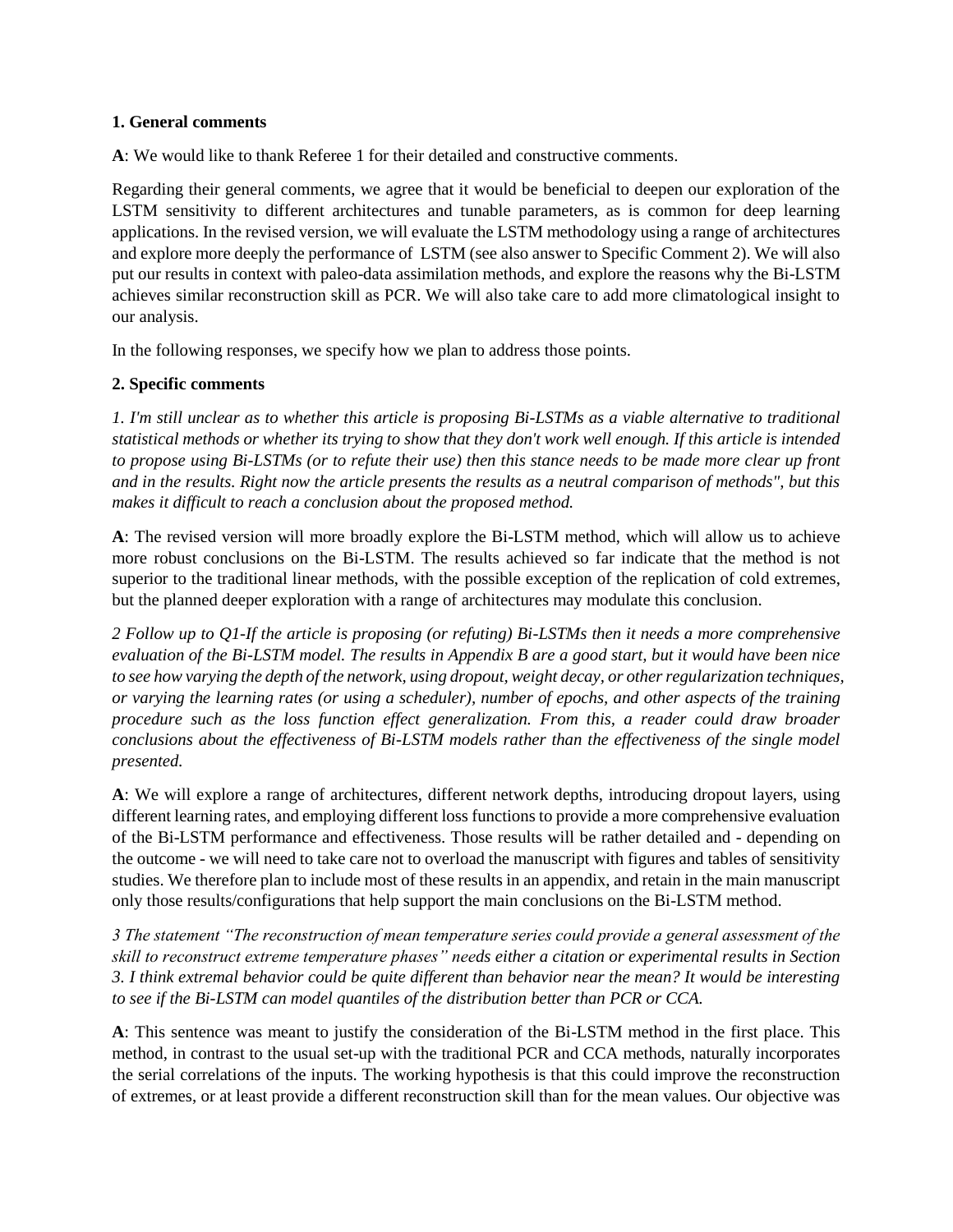to test this potential difference. We will expand in the revised version the justification of the use of the Bi-LSTM method and the analysis of the skill of all three methods for the specific replication of extremes. The evaluation of the replication of extremes will also need to address not only the amplitude of spatial averages or of the indices, but also the spatial patterns that occur during those extremes. For instance, it will be interesting to show whether deficiencies in the replication of the amplitude of extreme indices or spatial averages is brought about by a general overestimation of the extreme amplitudes or by an incorrect replication of the sign of spatially resolved anomalies, which would cause a subdued extreme after spatial averaging.

*4 What is the rationale for training on 850-1425 and then testing on the later period of 1426-2000 (where did 2000-2005 go?), rather than the reverse as in Steiger et al. (2014)? I think that in a paleoclimate experiment we would be more interested in the performance of our method in the relative past, rather than the relative future. Would the performance of different methods change with the temporal order of training and testing?*

**A**: We agree and will replace the calibration period with the 20 century, and use the rest of the past last millennium time period as validation (also in response to a comment by Reviewer 2). This will provide an even more realistic test of the methods and also address the next comment.

*5 In practice, the Bi-LSTM would need to be trained on real proxies and real observations, which would limit the training period to 1850 onwards. Will this be enough observations, over a long enough time horizon, to train an LSTM model? Comparisons between the various methods under this limited data setting would be helpful. Also, how will you account for the significant covariate shift between the post-industrial land pre-industrial periods?*

**A**: This is a relevant question, which partially explains our unusual choice of the calibration period. We agree with the reviewer that our choice of calibration period cannot be implemented in a real application. We wanted, however, to ameliorate the problem of the estimation of the covariances when using a small (and anthropogenically contaminated) sample size. This would have allowed us to better identify the methodological differences per se. In view of the opinion of the reviewers, we will now replace our choice of the calibration period and use the 20th century, as indicated in the response to the previous comment. We will do PPEs limiting, for example, the training period to 1900 onwards to check its performance. Degradation of performance may well be expected when a limited dataset is used to train a neural network model (Najafabadi et al., 2015). Also splitting data inappropriately might cause unexpected effects on the general performance of one neural network model. In typical neural network tests in the ML context, one splits the data at random for most tasks but available data in the paleoclimate context is of course not random. As the reviewer rightly states, the data might contain trends or shifts in covariance in time – these could result from changes in the way the data was gathered or from varying choices over what information to collect (Riley, 2019) as well as from changes in climate conditions. This is a problem that is inherent to most data-driven climate reconstruction methods, which assumes that the covariance patterns learned from the training data (usually in the 20th century) are stationary enough to also represent the covariance during the reconstruction period (as we have mentioned also in ll.196-197 and ll.220-221 for the PCA and CCA). One objective of the pseudo-proxy experiments is precisely to test the consequences of this assumption.

*6 Lines 225-235 seem to motivate including temporal correlation in a model more generally, rather than LSTMs specially. Since methods like Data Assimilation already model time varying processes, what is the potential benefit of the LSTM? This section should contain a more clear and comprehensive justification of the LSTM to motivate it over existing time series techniques.*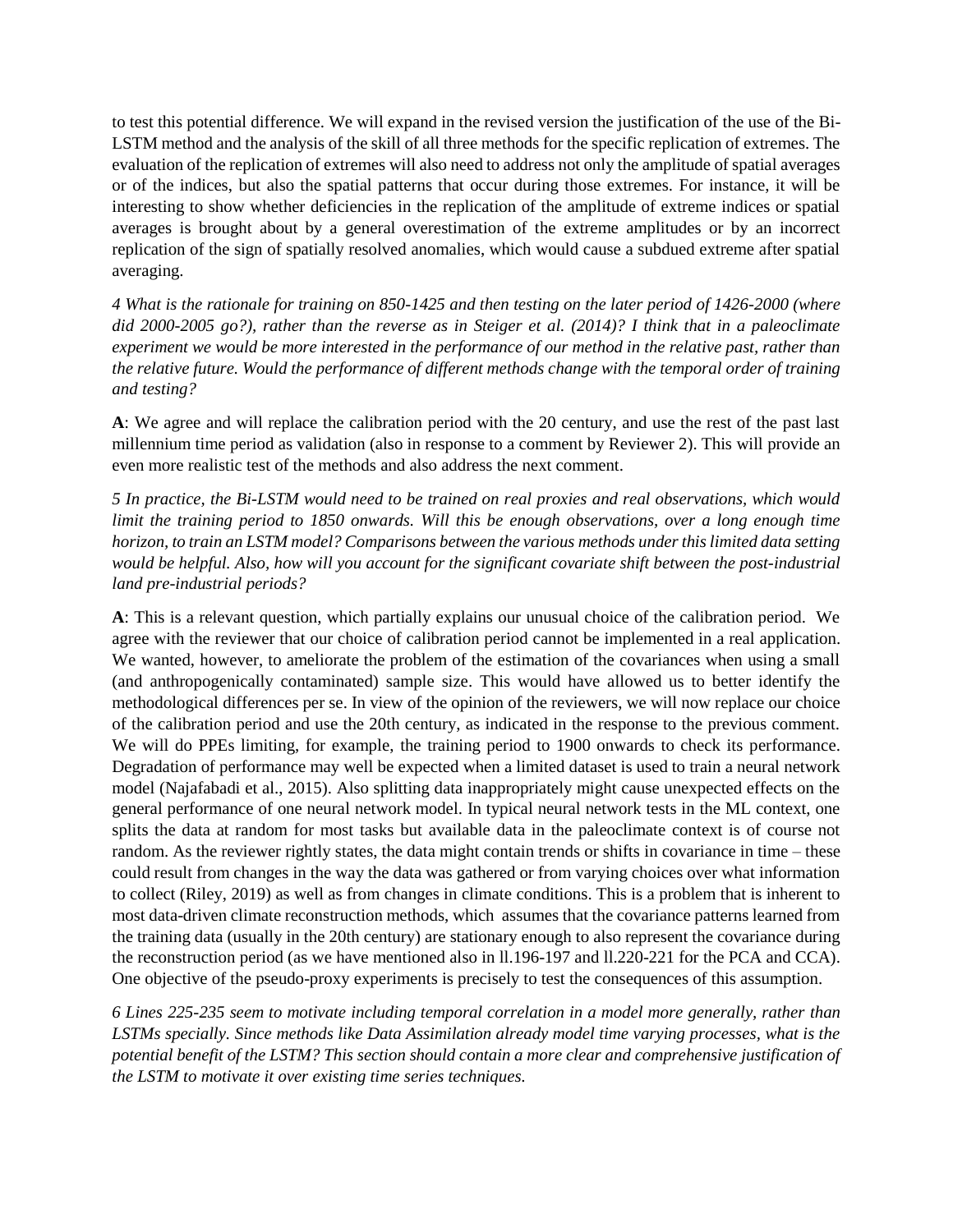**A:** We will add a more clear justification for employing the Bi-LSTM in our manuscript. The main motivation of the usage of a purely data-driven method, in contrast to a data-assimilation methodology, is its simplicity in practice, as no climate model simulation is needed.

However, we do not totally agree with the reviewer that data-assimilation methods automatically take into account the serial correlation of the system. They do in the field of numerical weather prediction, for example, but off-line data assimilation in paleoclimate do not general consider serial correlations. A an usual set-up of the Kalman filter in paleoclimate data assimilation, the prior state PDF is sampled from a climate simulation and the posterior is updated using information from the proxy data. No information about the serial correlation flows into this updating step.

*7 Comparing Table 1 and 2, why is SD ratio replaced with RMSE, particularly since RMSE was not mentioned as a comparison metric in the beginning of Section 3. Also, RMSE needs to be defined or at spelled out once.*

**A:** We employ RMSE metric for quantifying the bias error between targets and reconstructions. We will define RMSE. The rationale for not using the RMSE metric for the spatially resolved reconstructions is that this metric is also determined by the variances of the target and the reconstructions, and this variance is spatially not uniform. This makes the interpretation of a spatial field of RMSE more difficult. As one of our main objectives is the correct replication of the amplitude of variations, we think that this information is better conveyed by separately showing the correlation and the ratio of variances. For singled valued spatial averages or indices, this problem is not present and we will then provide all three measures, correlation, ratio of variances and RMSE.

*8 Line 156 states that "We then perturb the ideal pseudo-proxies with Gaussian white noise ... with signalto-noise ratio (SNR) values of 0.25, 0.5 and 1", but then later on line 306 it states "More realistic pseudoproxies are those containing 80% Gaussian white noise contamination.", and it would seem that the 80% contamination is used in all of the experiments. How is this 80% number connected the previously stated SNR values?*

**A:** The noise level can be expressed using various definitions including SNR, variance of pure white noise (NVAR), and percentage of noise noise in the total variance variance (PNV) (Smerdon, 2012). Each of them can be readily translated: for example, 80% PNV corresponds to a SNR of 0.5. We will define PNV and use it uniformly through the manuscript to avoid confusion.

*9 On line 395 – "The Bi-LSTM is able to capture periods of extreme cooling better than the other two methods but strongly underestimates the recent warming trend." Is it possible the LSTM is just biased towards colder temperatures?*

**A**: We will test whether this property generally holds for different LSTM architectures or whether the LSTM is more sensitive than the other methods to the choice of the training period, since we used in the first version a generally colder training period. Another possibility is that the replication of extremes by this method is indeed not symmetrical. When analyzing the behavior of the methods and reconstructing extremes, we will also pay attention to any asymmetry in the reconstructed distribution functions. We will also investigate in a more detailed way whether the reconstruction skill is different for the multidecadal means or for extreme annual temperatures.

*10 The figures need to be referenced more heavily in the text. Statements such as In addition, cc maps show higher values over regions where more pseudoproxies are located." and The Bi-LSTM and PCR methods*